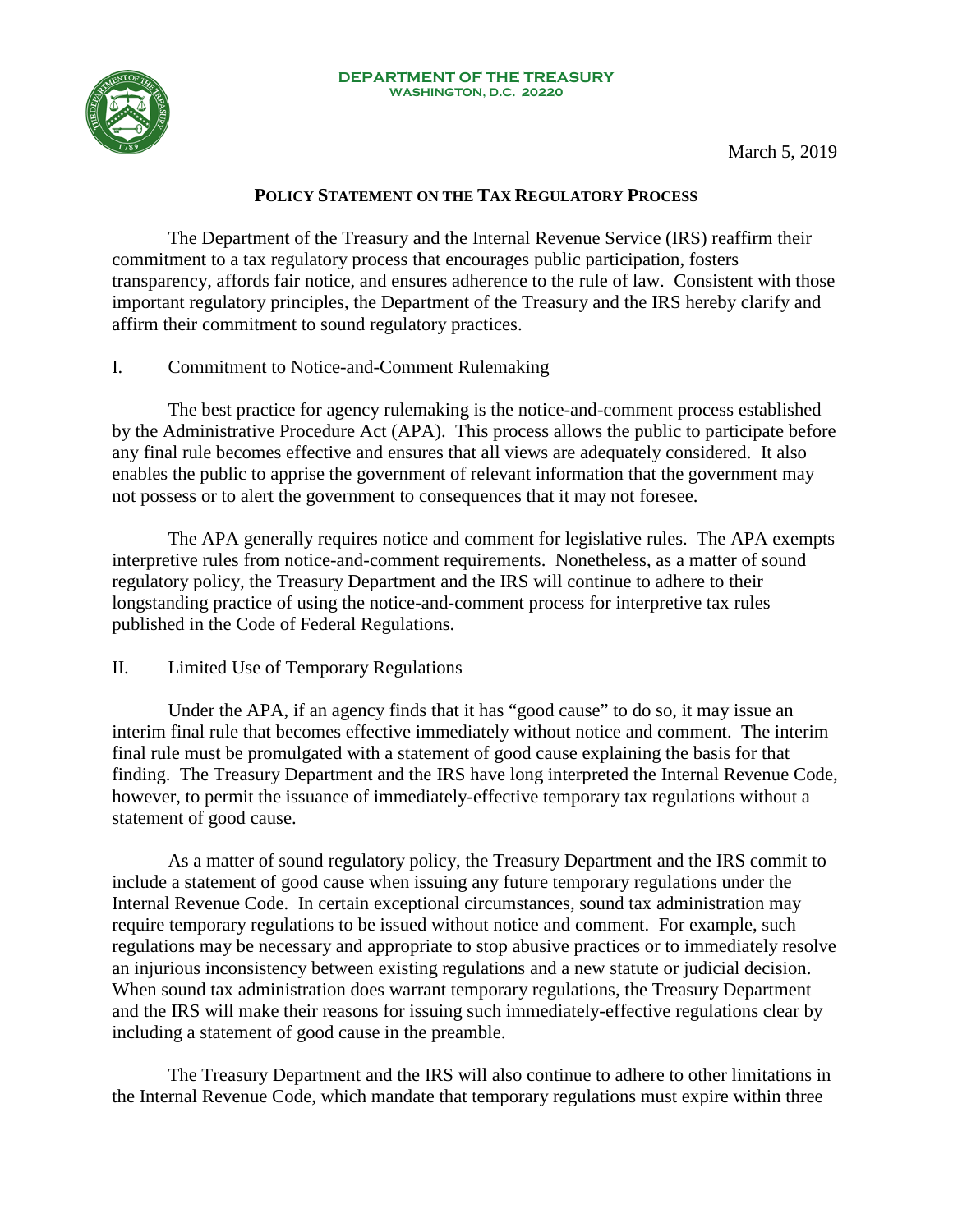years of issuance and that proposed regulations must be issued simultaneously with any temporary regulations. These limitations ensure that, even where good cause justifies immediate action without notice and comment, any resulting final regulations will be subject to notice and comment.

#### III. Proper Scope of Subregulatory Guidance Documents

In addition to formal regulations that carry the force and effect of law, sound tax administration necessitates less formal guidance to efficiently advise the public about the meaning of the tax laws. The Treasury Department and the IRS use a variety of forms of guidance to interpret and implement federal tax laws, including revenue rulings, revenue procedures, notices, and announcements.<sup>[1](#page-1-0)</sup> Such guidance often provides taxpayers much-needed clarity and certainty concerning the legal interpretation that the IRS intends to apply, and taxpayers thus regularly request such guidance.

Subregulatory guidance is not intended to affect taxpayer rights or obligations independent from underlying statutes or regulations. Unlike statutes and regulations, subregulatory guidance does not have the force and effect of law. Taxpayers can have confidence, however, that the IRS will not take positions inconsistent with its subregulatory guidance when such guidance is in effect. In applying subregulatory guidance, the effect of subsequent legislation, court decisions, rulings, and procedures must be considered.

When proper limits are observed, subregulatory guidance can provide taxpayers the certainty required to make informed decisions about their tax obligations. Such guidance cannot and should not, however, be used to modify existing legislative rules or create new legislative rules. The Treasury Department and the IRS will adhere to these limits and will not argue that subregulatory guidance has the force and effect of law. In litigation before the U.S. Tax Court, as a matter of policy, the IRS will not seek judicial deference under *Auer v. Robbins*, 519 U.S. 452 (1997) or *Chevron U.S.A., Inc. v. Natural Resources Defense Council, Inc.*, 467 U.S. 837 (1984), to interpretations set forth only in subregulatory guidance.

In deciding whether to issue regulations or subregulatory guidance, the Treasury Department and the IRS must consider the content and nature of the interpretation or position being announced. Factors to be considered include the intended effect on taxpayers' rights or duties, the need for public comments, the form and content of prior positions, the significance of the issues, the statutory framework, and whether the interpretation or position is of short-term or long-term value. After weighing relevant factors, if the intended interpretation or position would have the effect of modifying existing legislative rules or creating new legislative rules on matters not addressed in existing regulations, the interpretation or position will generally be issued through notice-and-comment rulemaking, absent exceptional circumstances. Where the Treasury Department and the IRS intend to provide only an interpretation of existing law applied to a

<span id="page-1-0"></span><sup>&</sup>lt;sup>1</sup> For the purpose of this policy statement, "subregulatory guidance" means subregulatory guidance published in the Internal Revenue Bulletin. The following types of subregulatory guidance are published in the Internal Revenue Bulletin: revenue rulings, revenue procedures, notices, and announcements. This policy statement does not apply to regulations issued jointly with the Department of Health and Human Services and the Department of Labor under 26 U.S.C. § 9833.